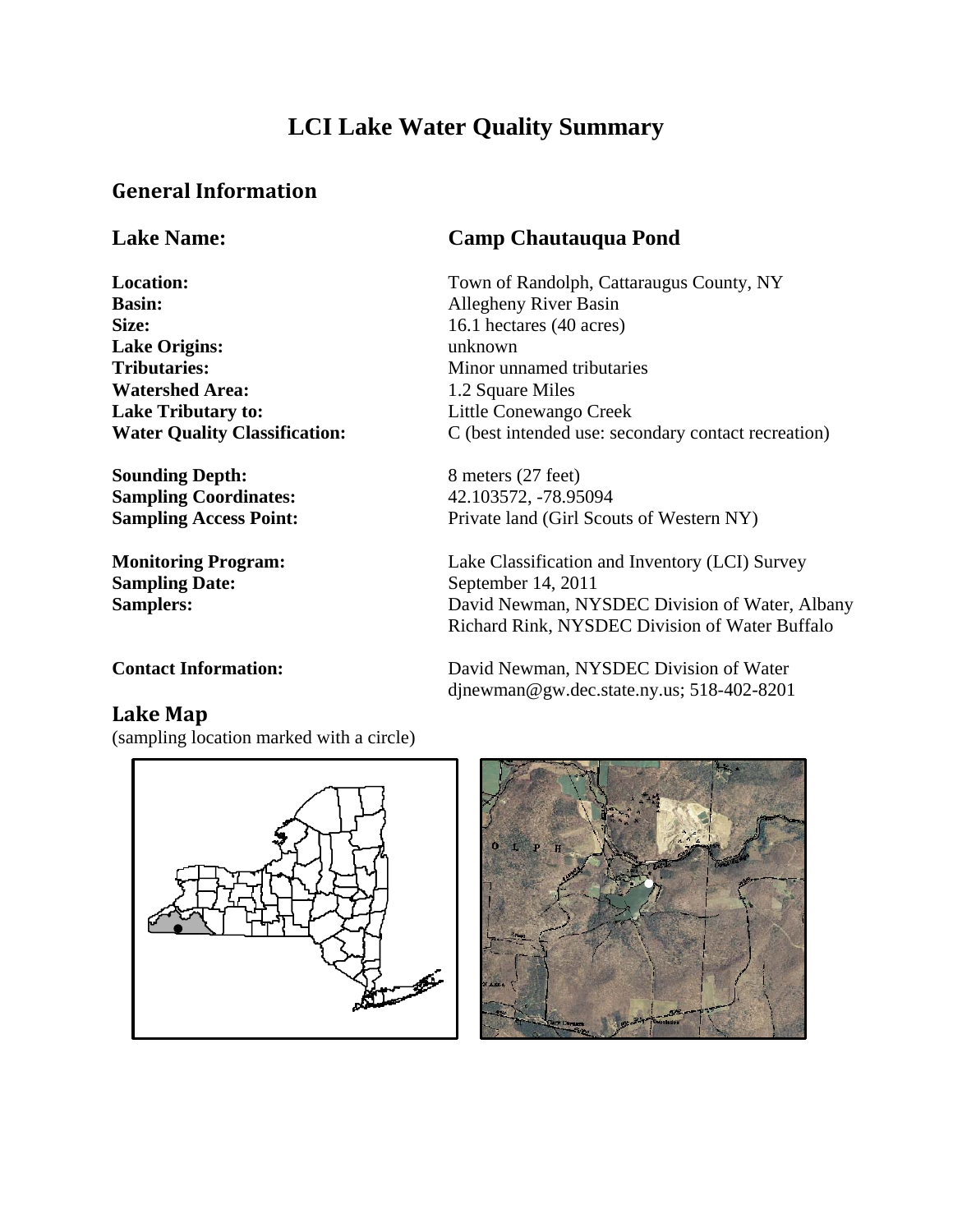#### **Background and Lake Assessment**

Camp Chautauqua Pond is a 40 acre pond that is part of Camp Timbercrest, which is owned and maintained by the Girl Scouts of Western New York. The camp is used year-round by girl scouts as well as other groups for day and overnight gatherings. The pond is used for swimming, fishing and boating, while the rest of the surrounding land is used for hiking and other outdoor recreational activities.

The near shore area is mix of land covers of maintained grass and forest land. The larger watershed is predominantly forested, with the only significant development in the watershed being associated with the camp. The NYSDEC Division of Water's lake water quality database had no previous data for the pond, and thus the pond was included in the 2011 Lake Classification and Inventory (LCI) screening program. At this time there are no perceived water quality issues that would make this pond a candidate for additional monitoring in 2012.

Camp Chautauqua Pond can be characterized as *mesotrophic*, or moderately productive. The water clarity reading taken in mid September (TSI = 46, typical of *mesotrophic* waterbodies) was in the expected range given the total phosphorus reading (TSI = 43, typical of *mesotrophic* waterbodies), but was not as clear as expected given chlorophyll *a* reading (TSI = 38, typical of *oligotrophic* waterbodies). These data indicate that something other than algae is limiting water clarity, and that nutrient levels are in the moderate to low range and likely do not support persistent algal blooms on the pond.

In mid September, the pond's surface water was described as having a definite algal greenness, with a water clarity reading of 2.6 meters (~8.5 feet). The field crew did not observe any aquatic plants growing in the pond, but some early season aquatic plants may have already senesced for the season. A more thorough plant specific survey conducted earlier in the summer may find that there are aquatic plant species living in the pond.

Camp Chautauqua Pond exhibited thermal stratification, in which depth zones (warm water on top, cold water on the bottom during the summer) are establish as in most NYS lakes greater than 6 meters deep. The thermocline in mid September was in the 4 to 5 meter range. Anoxic (without oxygen) conditions were observed below 5 meters. It is likely that these anoxic conditions persist throughout the summer. pH readings indicate circumneutral surface waters, with conductivity readings indicating soft water (low ionic strength).

The pond appears typical of soft water, weakly colored, circumneutral pH waterbodies. Other water bodies with similar water quality characteristics support warmwater fish species, although the lack of cold oxygen-rich water may not be supportive of coldwater fish species. However, fisheries habitat cannot be fully evaluated by the LCI. A fisheries survey would need to be conducted to further evaluate the fisheries of the pond.

Phosphorus and nitrogen levels were both in the moderate to low range and well within the New York State water quality standards and guidance values. Ammonia, iron and manganese were elevated in the bottom waters, typical of waterbodies experiencing oxygen deficits below the thermocline. The manganese level was above the state's water quality standard and may cause taste or odor problems if deepwater withdrawals from the pond were used as a drinking water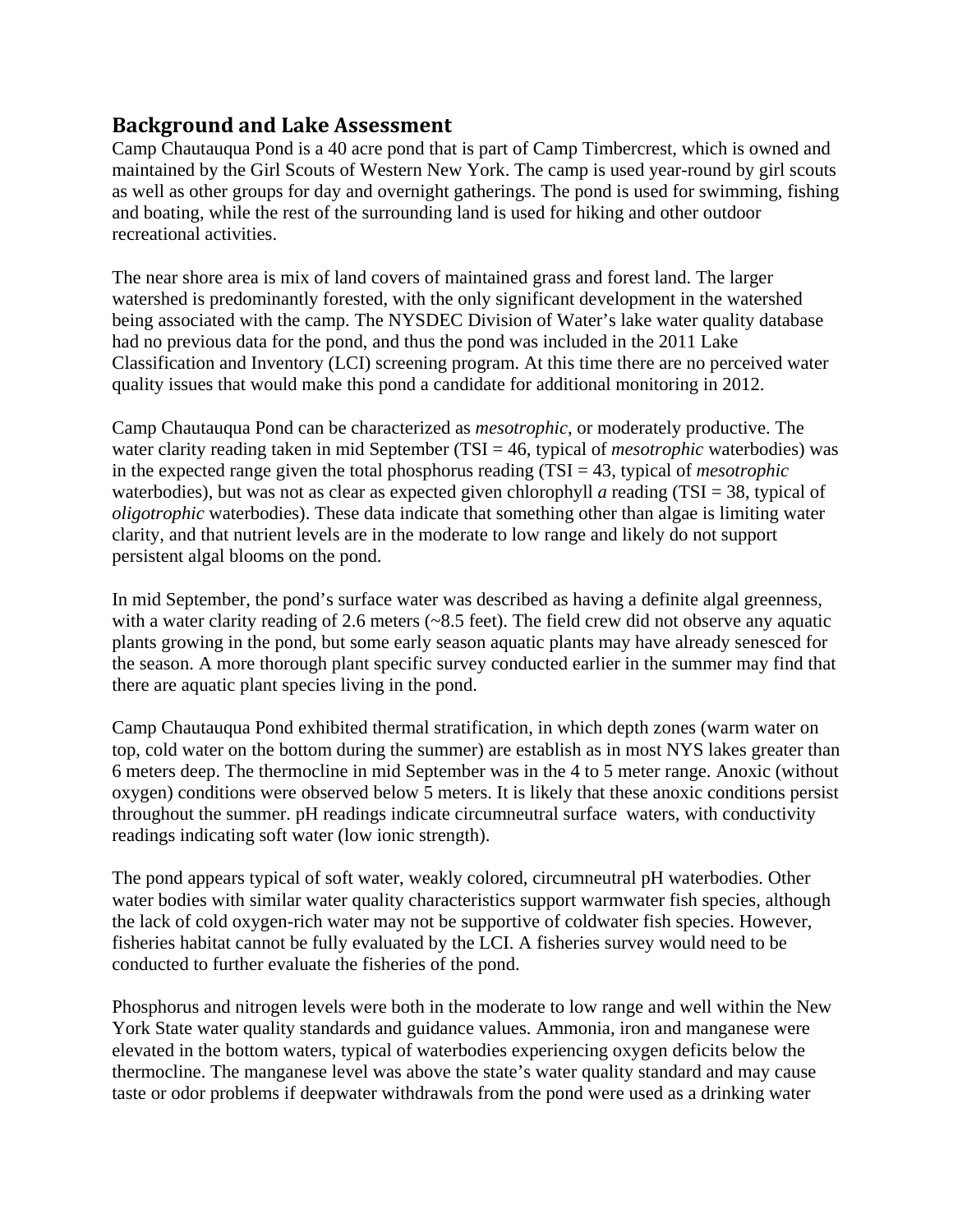source. Arsenic levels were above the laboratory's detection limit in the bottom water sample; however, arsenic was below the World Health Organization (WHO) standard for drinking water. Chloride levels were low in both the bottom and surface waters, indicating there has been little to no impact on the pond from road salting or runoff through urbanized areas.

### **Evaluation of Lake Condition Impacts to Lake Uses**

#### *Potable Water (Drinking Water)*

Camp Chautauqua Pond is not classified for use as a potable water supply. The LCI data are not sufficient to fully evaluate potable water use. The data that was collected indicated that iron and manganese levels may *threaten* the use of surface water withdrawals. Bottom water withdrawals may be *impaired* by manganese levels and *stressed* by iron levels.

#### *Contact Recreation (Swimming)*

Camp Chautauqua Pond is not classified for primary contact recreation, although the pond is currently used for swimming by individuals attending Camp Timbercrest. The New York State Water Quality Classification of *Class C* states that "water quality shall be suitable for primary contact recreation, although other factors may limit the use for this purpose". Bacteria data are needed to evaluate the safety of Camp Chautauqua Pond for swimming; however, these are not collected through the LCI. The data collected through the LCI indicated *no known impact* to the use of the pond for swimming.

#### *NonContact Recreation (Boating and Fishing)*

The data collected through the LCI also indicate *no known impact* to boating and fishing on the pond.

#### *Aquatic Life*

Organisms susceptible to high summer temperature may be *stressed* due to a lack of cold oxygen rich water in the pond during the summer. Additional biological studies would need to be conducted to further evaluate impacts to aquatic life.

#### *Aesthetics*

These data indicate *no known impact* to the aesthetics of the pond.

#### **Additional Comments**

- The land owned by Camp Timbercrest includes the majority of the pond's watershed and therefore the majority of the land area that influences water quality within the pond. This should be kept in mind if any future developments at the camp are considered.
- Assuring that any boat brought to the pond has been cleaned and dried will help prevent the inadvertent introduction of invasive aquatic species. In addition, periodic surveillance for invasive exotic plant species may help to prevent the establishment and spread of any new invaders, given the escalating problems with exotic aquatic weeds.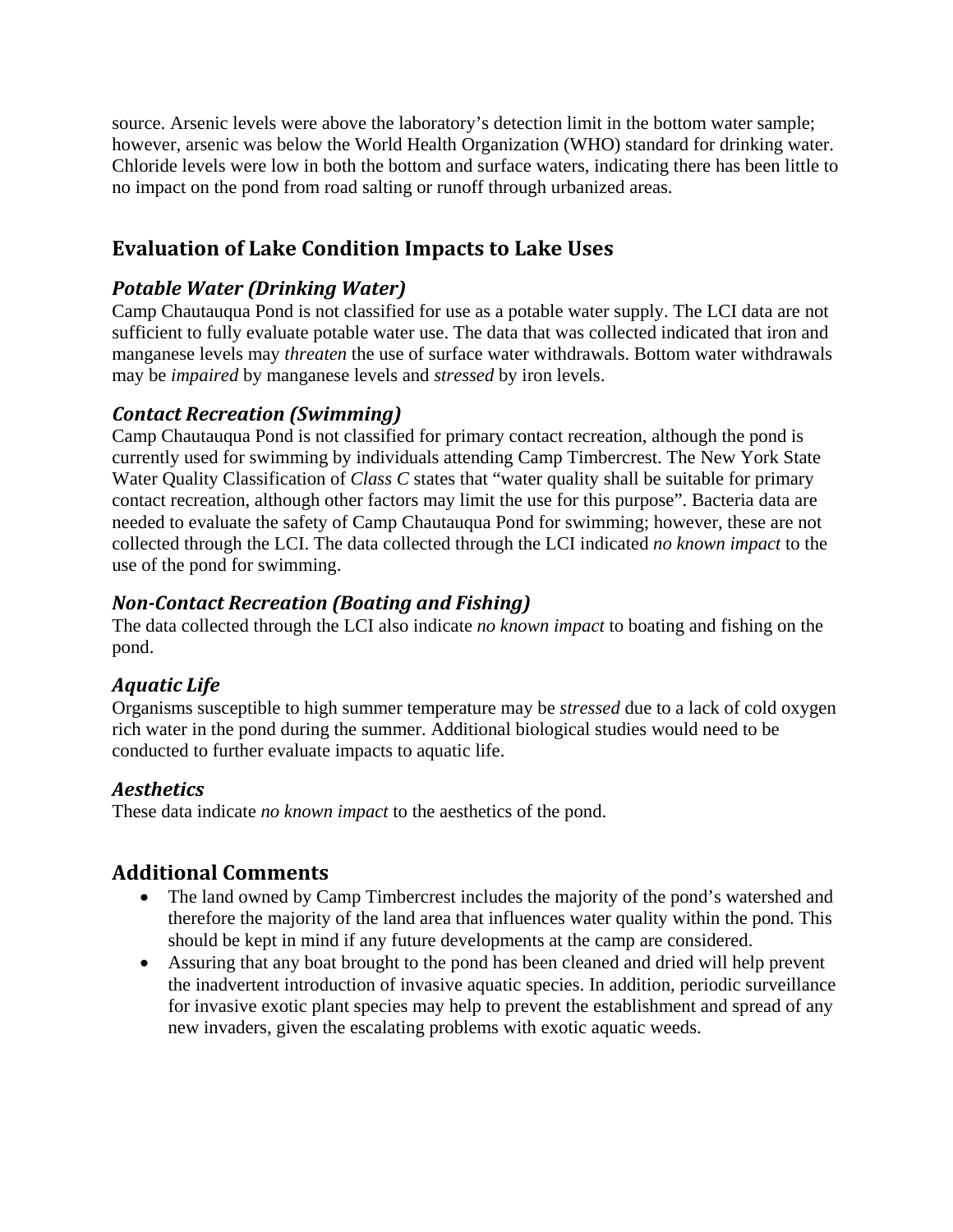### **Time Series: Depth Profiles**





## **Time Series: Trophic Indicators**

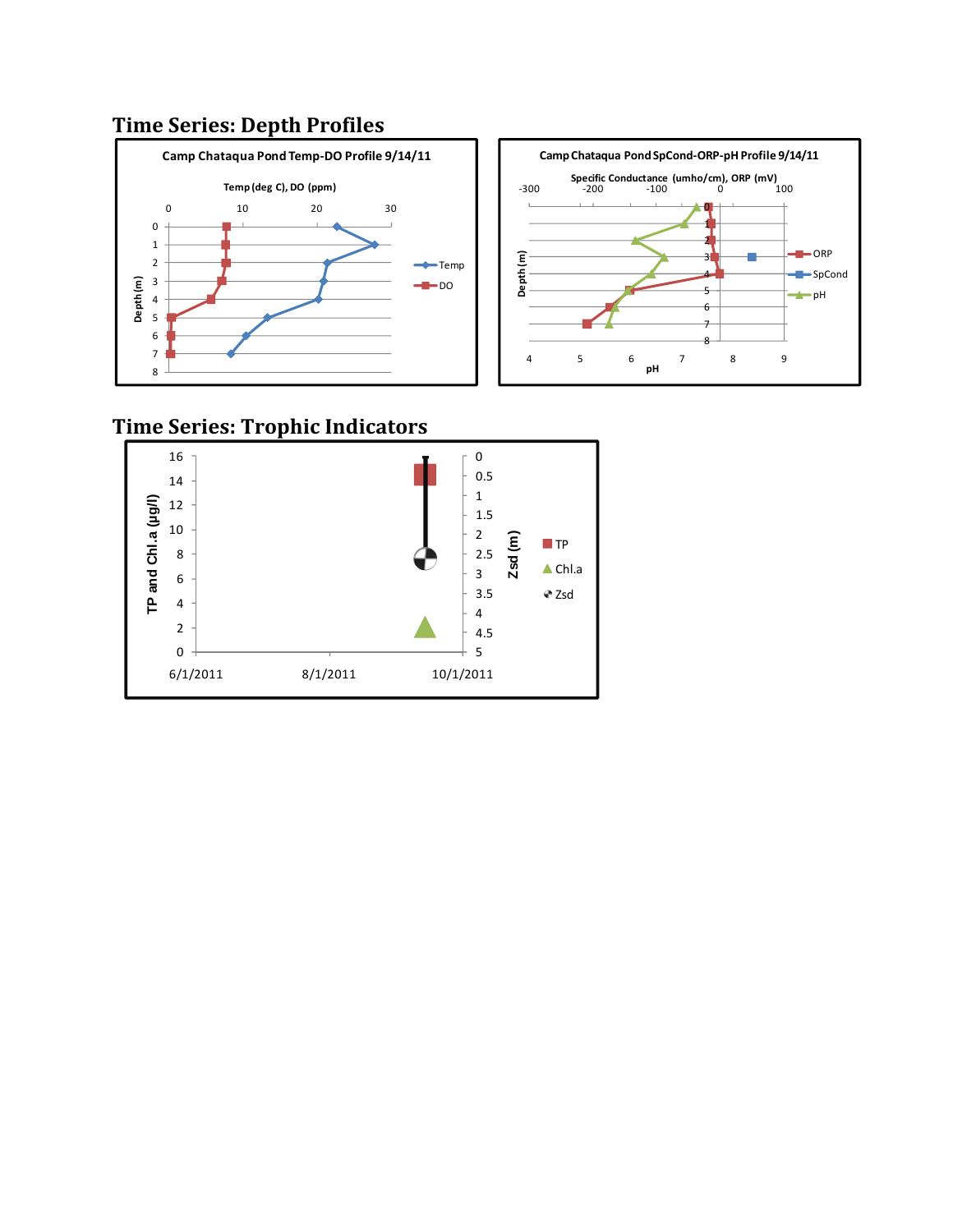# **WQ Sampling Results**

## *Surface Samples*

|                 | <b>UNITS</b> | <b>Reading</b> | <b>Scientific Classification</b>  | <b>Regulatory Comments</b>                       |
|-----------------|--------------|----------------|-----------------------------------|--------------------------------------------------|
| <b>SECCHI</b>   | meters       | 2.6            | Mesotrophic                       | Readings does not violate DOH guidance value     |
| TSI-Secchi      |              | 46.2           | Mesotrophic                       | No pertinent water quality standards             |
| TP              | mg/l         | 0.0145         | Mesotrophic                       | Reading does not violate DEC guidance values     |
| TSI-TP          |              | 42.7           | Mesotrophic                       | No pertinent water quality standards             |
| <b>TSP</b>      | mg/1         | 0.0065         | High % soluble Phosphorus         | No pertinent water quality standards             |
| <b>NO</b> x     | mg/1         | 0.0066         | Low nitrate                       | Reading does not violate guidance                |
| NH <sub>4</sub> | mg/1         | ND             | Low ammonia                       | Reading does not violate guidance                |
| <b>TKN</b>      | mg/1         | 0.26           | Low organic nitrogen              | No pertinent water quality standards             |
| TN/TP           | mg/l         | 40.45          | Phosphorus Limited                | No pertinent water quality standards             |
| <b>CHLA</b>     | ug/l         | 2.10           | Mesotrophic                       | No pertinent water quality standards             |
| <b>TSI-CHLA</b> |              | 37.9           | Oligotrophic                      | No pertinent water quality standards             |
| Alkalinity      | mg/l         | 11             | Poorly Buffered                   | No pertinent water quality standards             |
| <b>TCOLOR</b>   | ptu          | 14             | Uncolored                         | No pertinent water quality standards             |
| <b>TOC</b>      | mg/l         | 3.3            |                                   | No pertinent water quality standards             |
| Ca              | mg/1         | 4.56           | Does Not Support Zebra<br>Mussels | No pertinent water quality standards             |
| $\rm Fe$        | mg/1         | 0.176          |                                   | Reading does not violate water quality standards |
| Mn              | mg/l         | 0.0625         |                                   | Reading does not violate water quality standards |
| <b>Mg</b>       | mg/l         | 1.6            |                                   | Reading does not violate water quality standards |
| $\overline{K}$  | mg/1         | 0.677          |                                   | No pertinent water quality standards             |
| Na              | mg/l         | 2.27           |                                   | Reading does not violate water guidance value    |
| Cl              | mg/1         | 2.9            | Little impact from road salt      | Reading does not violate water quality standards |
| SO <sub>4</sub> | mg/l         | 5.8            |                                   | Reading does not violate water quality standards |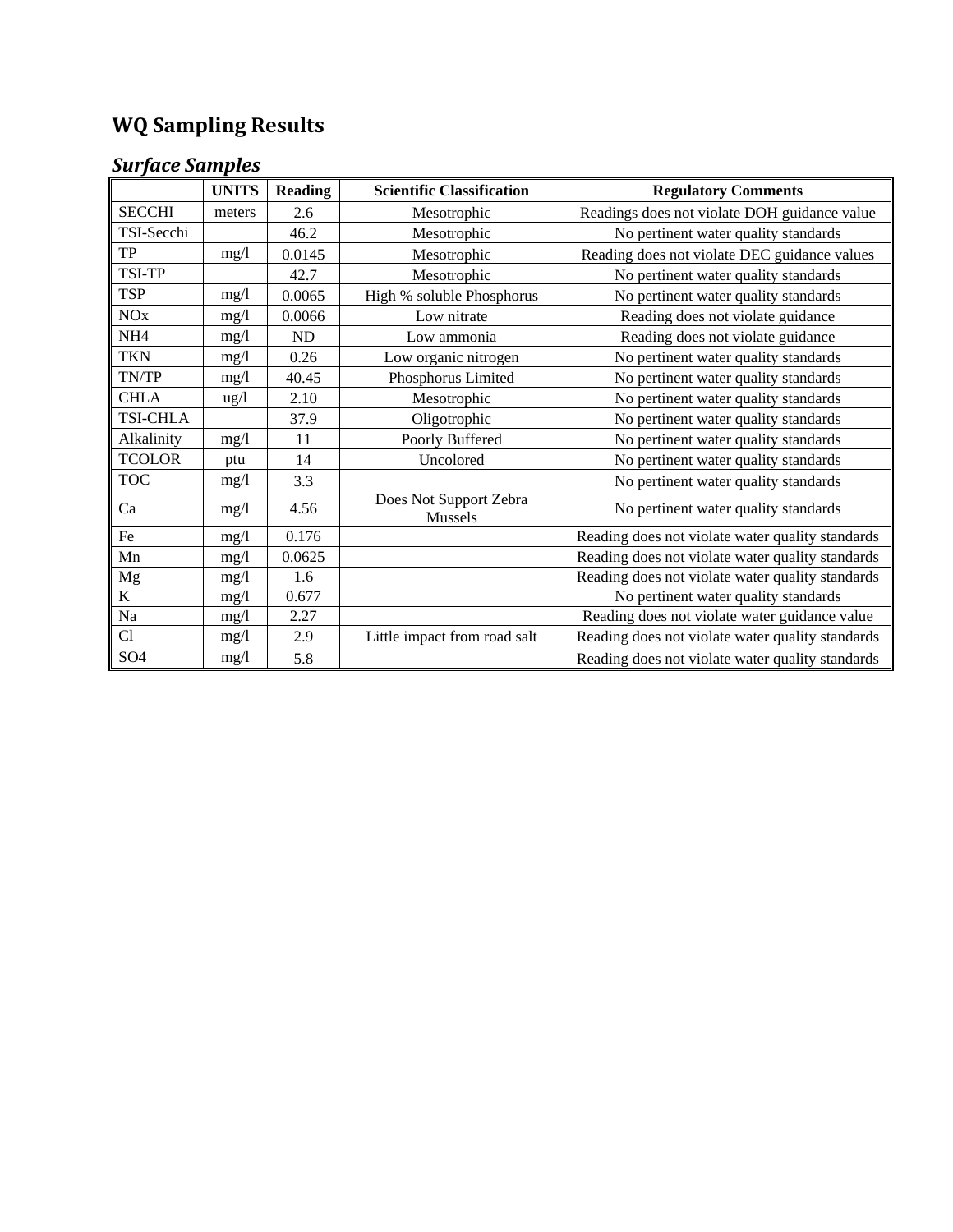## *Bottom Samples*

|                          | <b>UNITS</b> | <b>Reading</b> | <b>Scientific Classification</b>        | <b>Regulatory Comments</b>                         |
|--------------------------|--------------|----------------|-----------------------------------------|----------------------------------------------------|
| TP-bottom                | mg/1         | 0.0221         |                                         | No pertinent water quality standards               |
| TSP-bottom               | mg/1         | 0.0042         | Little available phosphorus             | No pertinent water quality standards               |
| NO <sub>x</sub> -bottom  | mg/1         | 0.0028         | No evidence of DO depletion             | Reading does not violate water quality standards   |
| NH4-bottom               | mg/l         | 0.012          | Evidence of DO depletion                | Reading does not violate water quality standards   |
| <b>TKN-bottom</b>        | mg/1         | 0.25           |                                         | No pertinent water quality standards               |
| Alk-bottom               | mg/1         | 13.2           | Poorly Buffered                         | No pertinent water quality standards               |
| <b>TCOLOR-</b><br>bottom | ptu          | 16             | <b>Weakly Colored</b>                   | No pertinent water quality standards               |
| TOC-bottom               | mg/1         | 2.4            |                                         | No pertinent water quality standards               |
| Ca-bottom                | mg/1         | 4.36           | Does Not Support Zebra<br>Mussels       | No pertinent water quality standards               |
| Fe-bottom                | mg/1         | 0.253          |                                         | Reading does not violate water quality standards   |
| Mn-bottom                | mg/1         | 2.53           | Taste or odor likely                    | Reading violates class 'A' water quality standards |
| Mg-bottom                | mg/l         | 1.56           |                                         | Reading does not violate water quality standards   |
| K-bottom                 | mg/1         | 0.673          |                                         | No pertinent water quality standards               |
| Na-bottom                | mg/1         | 2.39           |                                         | Reading does not violate water guidance value      |
| Cl-bottom                | mg/l         | 3.5            |                                         | Reading does not violate water quality standards   |
| SO <sub>4</sub> -bottom  | mg/1         | 5.6            |                                         | Reading does not violate water quality standards   |
| As-bottom                | mg/1         | 0.942          | Threat to deep potable water<br>intakes | Reading does not violate water quality standards   |

## *Lake Perception*

|                            | <b>UNITS</b>     | <b>Reading</b> | <b>Scientific Classification</b>    | <b>Regulatory Comments</b>           |
|----------------------------|------------------|----------------|-------------------------------------|--------------------------------------|
| WQ<br>Assessment           | 1-5, 1<br>best   | 3              | Definite Algal Greenness            | No pertinent water quality standards |
| Weed<br>Assessment         | $1-5, 1$<br>best | 2              | <b>Plants Visible Below Surface</b> | No pertinent water quality standards |
| Recreational<br>Assessment | $1-5, 1$<br>best | າ              | <b>Excellent for Most Uses</b>      | No pertinent water quality standards |

## **Legend Information**

### *General Legend Information*

| Surface Samples       | $=$ integrated sample collected in the first 2 meters of surface water                 |
|-----------------------|----------------------------------------------------------------------------------------|
| <b>Bottom Samples</b> | $=$ grab sample collected from a depth of approximately 1 meter from the lake bottom   |
| <b>SECCHI</b>         | $=$ Secchi disk water transparency or clarity - measured in meters (m)                 |
| <b>TSI-SECCHI</b>     | $=$ Trophic State Index calculated from Secchi, $= 60 - 14.41$ <sup>*</sup> ln(Secchi) |

#### *Laboratory Parameters*

| <b>ND</b>  | $=$ Non-Detect, the level of the analyte in question is at or below the laboratory's detection |
|------------|------------------------------------------------------------------------------------------------|
|            | limit                                                                                          |
| TP         | $=$ total phosphorus- milligrams per liter (mg/l)                                              |
|            | Detection limit = $0.003$ mg/l; NYS Guidance Value = $0.020$ mg/l                              |
| TSI-TP     | = Trophic State Index calculated from TP, = $14.42*ln(TP*1000) + 4.15$                         |
| <b>TSP</b> | $=$ total soluble phosphorus, mg/l                                                             |
|            | Detection $\text{limit} = 0.003 \text{ mg/l}$ ; no NYS standard or guidance value              |